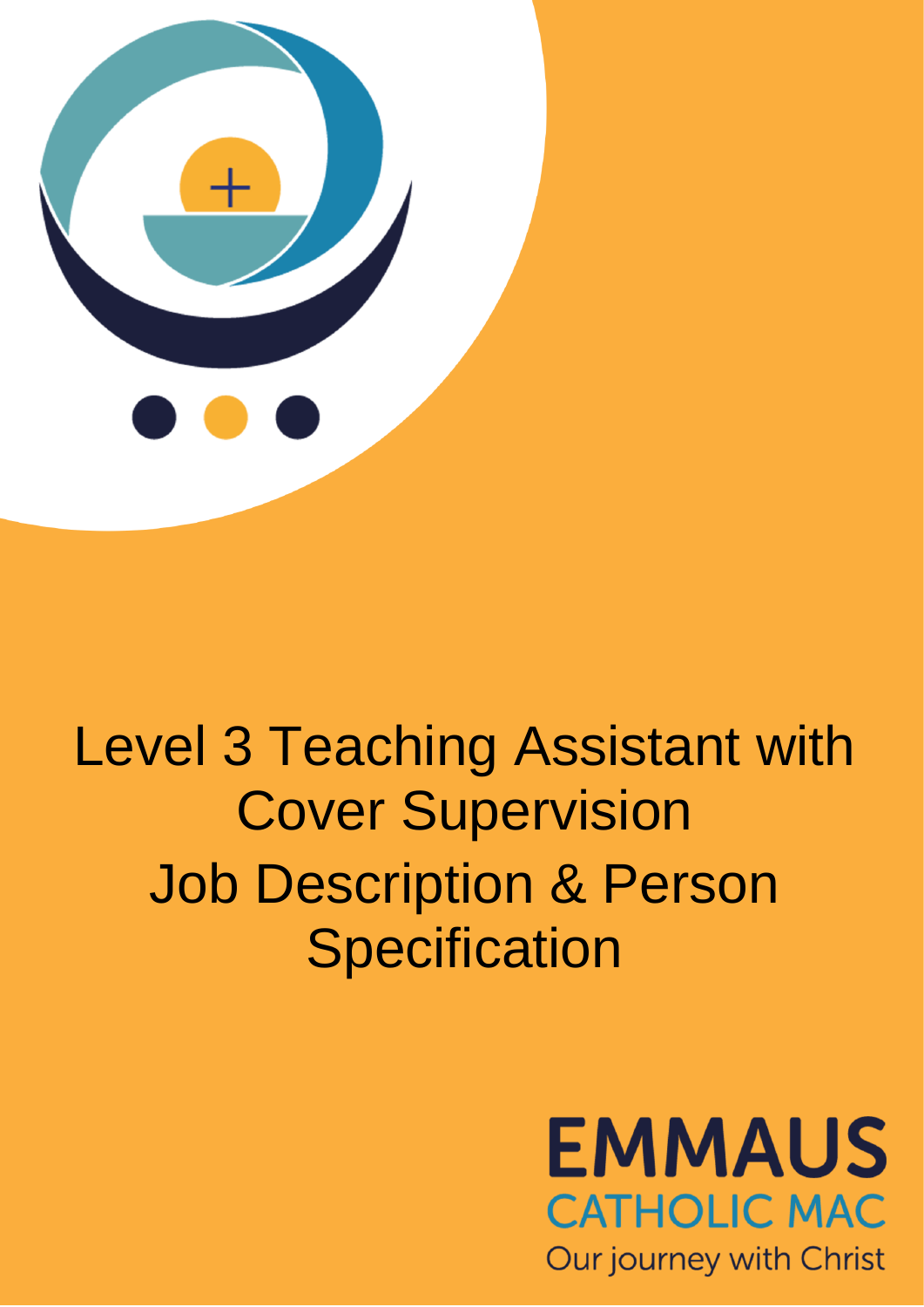

## **Job Description for School Teaching Assistant Level 3 plus Cover Supervision**

**Grade:** Emmaus Catholic MAC Pay Scales Grade 5 (SCP 7-11) £20,444 - £22,129 per annum FTE (term time only pro-rata)

### **Line Manager**: SENDCo

#### **GENERAL PROFESSIONAL DUTIES AND RESPONSIBILITIES**

Level 3 staff work under the guidance of teaching staff with a limited degree of autonomy. NVQ 3 or equivalent is a requirement for the job. The role will require someone who has specific skills and experience.

Key Features: To implement agreed work programmes with individuals and/or groups and support teaching staff in the development and education of pupils, including the provision of detailed and specialist skills/knowledge in particular areas. To assist the teacher in the whole planning cycle and supervise whole classes or groups during the short-term absence of a teacher.

## **SPECIFIC RESPONSIBILITIES**

#### **DUTY HOURS**

The postholder will be required to work 31 hours per week, 5 days per week, term time only including 5 training days per year.

### **Teaching**

- Promoting a substantial commitment to the teachings of the Gospel
- Make a contribution to individual learning plans and their implementation.
- Use specialist skills and training to support bilingual/multilingual pupils and help them to access the curriculum
- Use specialist skills and training to support pupils with communication and interaction difficulties e.g. speech and language delay, dyslexia, dyspraxia etc
- Use specialist skills and training to support pupils with sensory and/or physical impairment e.g. assistance with the development of appropriate structured learning plans and the implementation of structured learning programme.
- Use specialist skills and training to support pupils with cognition and learning difficulties e.g. encouraging the pupils to engage with and benefit from the planned learning activity, including modifying the activities as agreed with a teacher if the pupil is making slow progress.
- Using specialist skills and training support the behaviour management of pupils with
- behavioural, emotional, and social development needs e.g. assist with the development of behaviour management strategies, monitor pupil's behaviour to recognise and reward progress in behaviour management, identify and respond to uncharacteristic behaviour patterns and incidents of challenging behaviour.
- Provide feedback to pupils in relation to progress and development
- Establish productive working relationships with pupils acting as a role model and setting high expectations.
- Promote independence and employ strategies to recognise and reward achievement of selfreliance.
- Provide pastoral support to pupils
- Receive and supervise pupils excluded from, or not otherwise working to a normal timetable.
- Develop 1:1 mentoring arrangement with pupils and provide support for distressed pupils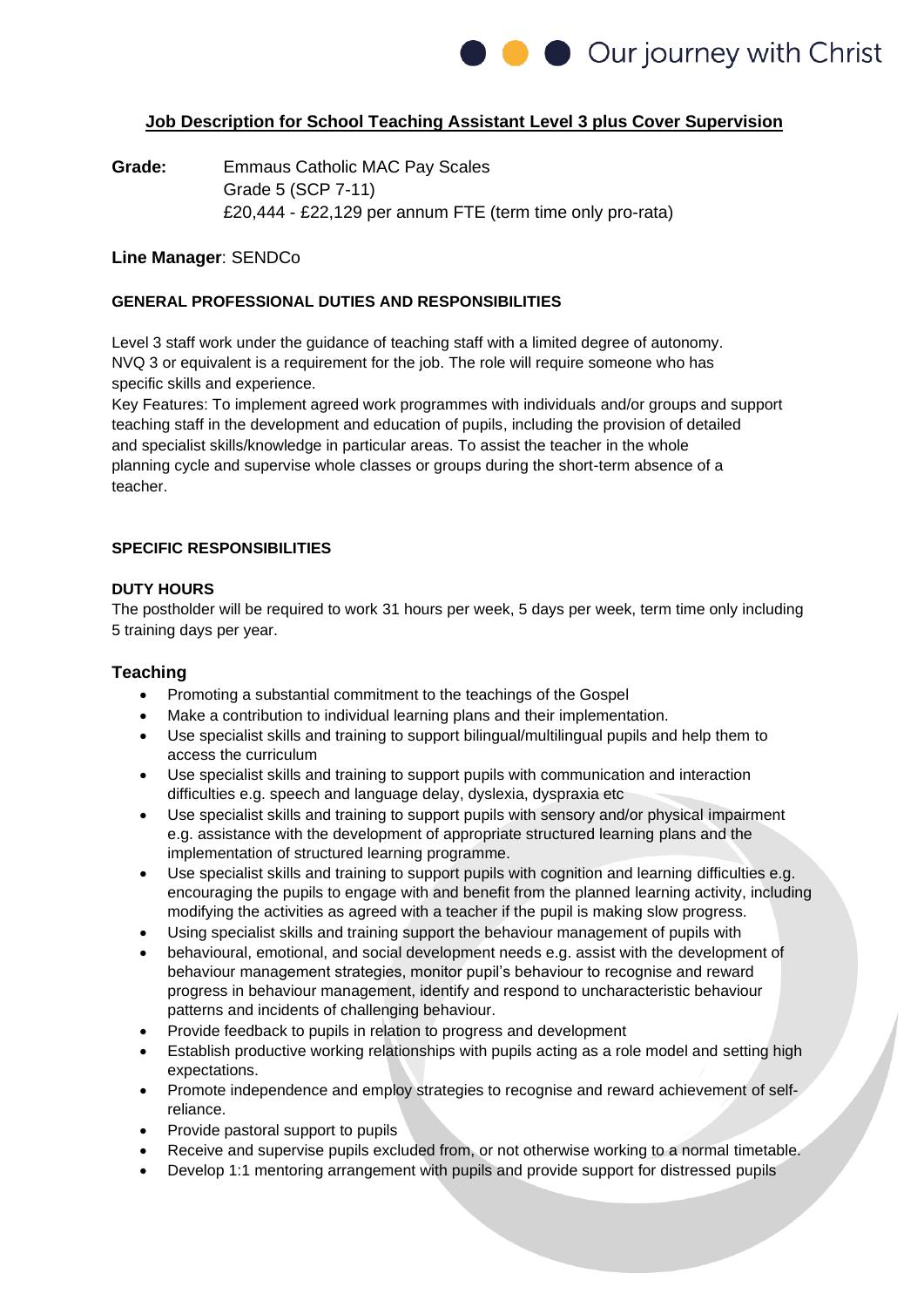

- Promote the effective transfer of pupils across phases/integration of those who have been absent.
- Liaise with feeder schools and other relevant bodies to gather pupil information.

## **Support for Teacher/School**

- Assess the needs of pupils and contribute to the development of individual education plans
- Observe and report on pupil performance
- Take responsibility for the management of challenging pupil behaviour
- Provision of pupil information to external agencies
- Design, produce or administer work with minimal supervision for groups of/individual (1:1) pupils.
- Undertake more complex marking of pupils work in line with school policy
- Undertake joint home visits as appropriate and in line with LEA policy
- Implement and evaluate specific curriculum plans and activities for groups of/individual (1:1) pupils to meet the individual needs of those pupils.
- Contribute to curriculum planning
- Contribute to the identification and planning of out of school learning activities beyond the school day.
- Under the guidance of a teacher, implement agreed work programmes with individuals or groups maintaining good order and keeping pupils on task.
- Provide emergency cover supervision for a group or class, under the direction and control of the Head teacher or other designated member of staff during the unplanned short-term absence of the teacher, normally for periods of up to one session, limited to no more than 2 sessions per term, unless a cover supervision allowance is payable.
- To provide specialist language support to individuals/groups where English is not the first language.
- Provide guidance and assist in the training and development of staff as appropriate.
- Contribute to the development and maintenance of school policies.
- Participate in working groups on curriculum matters
- Provide clerical/administrative support e.g. administer course work, produce worksheets for agreed activities.
- Determine the need for, prepare and maintain general and specialist equipment and resources.
- Undertake planned supervision of pupils out of school learning activities
- Supervise pupils on visits and trips as required.
- Be aware of and comply with policies and procedures relating to child protection, equal opportunities, health and safety, security, confidentiality and data protection, reporting all concerns to the appropriate person.
- Contribute to the overall ethos/work/aims of the school.
- Participate in training, other learning activities and performance development as required.
- Attend and participate in relevant meetings as required.
- Be aware of, and comply with the policies and procedures relating to safeguarding including Child Protection.
- Contribute to the overall ethos of the MAC and maintain positive, professional
- relationships with directors, staff, visitors and all other stakeholders.
- Be loyal to the mission of the school and pay due regard to the Catholic nature of the School/MAC.
- Operate with the utmost regard to confidentiality and not divulge sensitive information to third parties.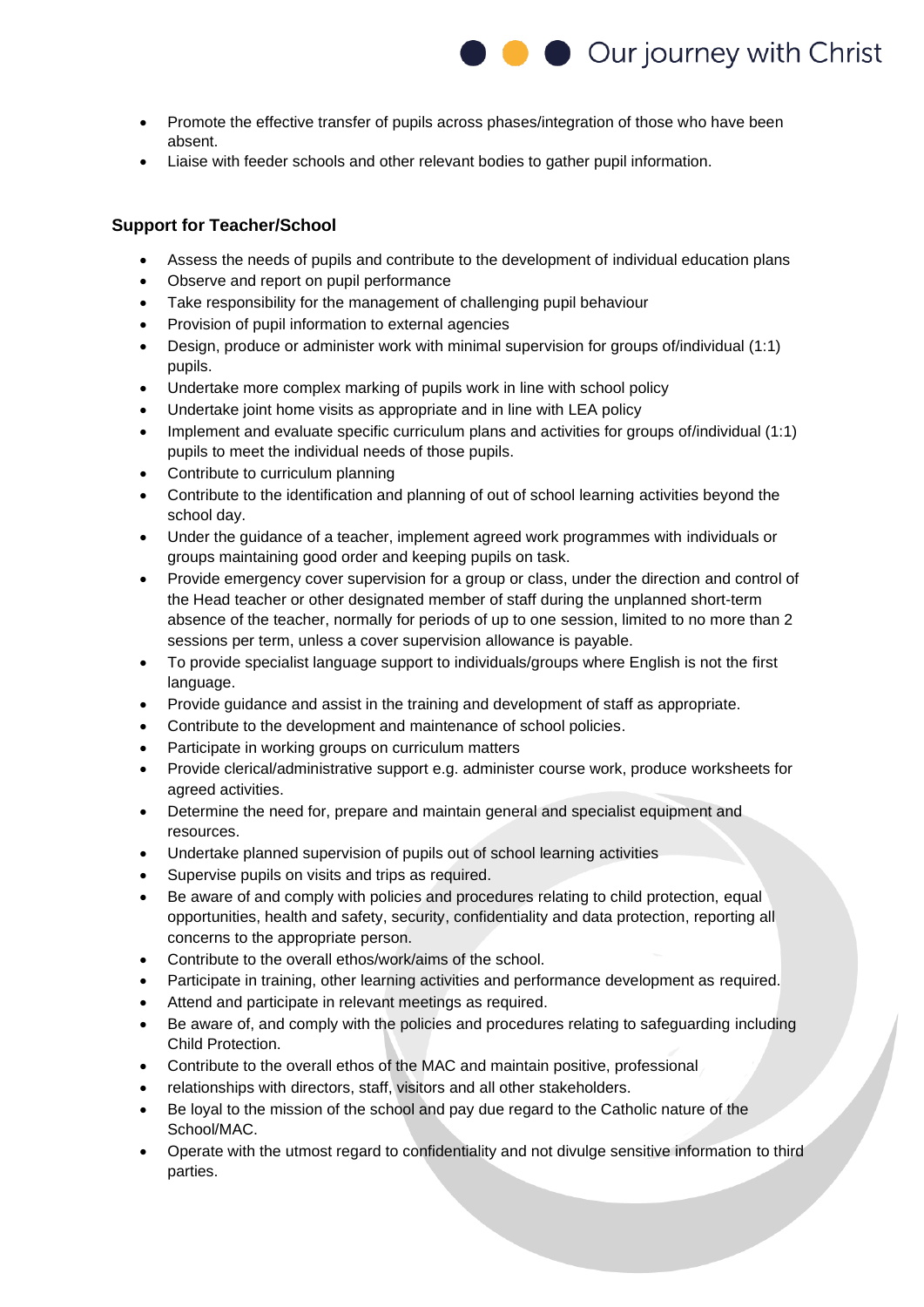

• To comply with the School/MAC Code of Conduct, regulations and policies.

It is the postholder's responsibility to carry out their duties in line with MAC policy on equality and be sensitive and caring to the needs of the disadvantaged, promoting a positive approach to a harmonious working environment. The postholder should act as an exemplar on these issues and should identify and monitor training for their self and any employees for whom they are responsible.

The postholder must at all times carry out their responsibilities with due regard to the MAC policy, organisation and arrangements for Health and Safety at Work Act 1974.

The job description is not intended to be an exhaustive list of all duties and responsibilities that may be required.

The job description will be reviewed annually and may be subject to amendment or modification at any time after consultation with the postholder.

All staff in school will be expected to accept reasonable flexibility in working arrangements and the allocation of duties in pursuance of raising pupil achievement. The MAC reserve the right to determine specific duties and tasks to reflect the changing needs of the school. This will be done without fundamentally changing the general character of the post or its level of responsibility.

Emmaus Catholic Multi Academy Company is an equal opportunities employer committed to safeguarding and promoting the welfare of children and expects all staff and volunteers to share this commitment. This position is, therefore, subject to an Enhanced Child Workforce Disclosure and Barring Service Check.

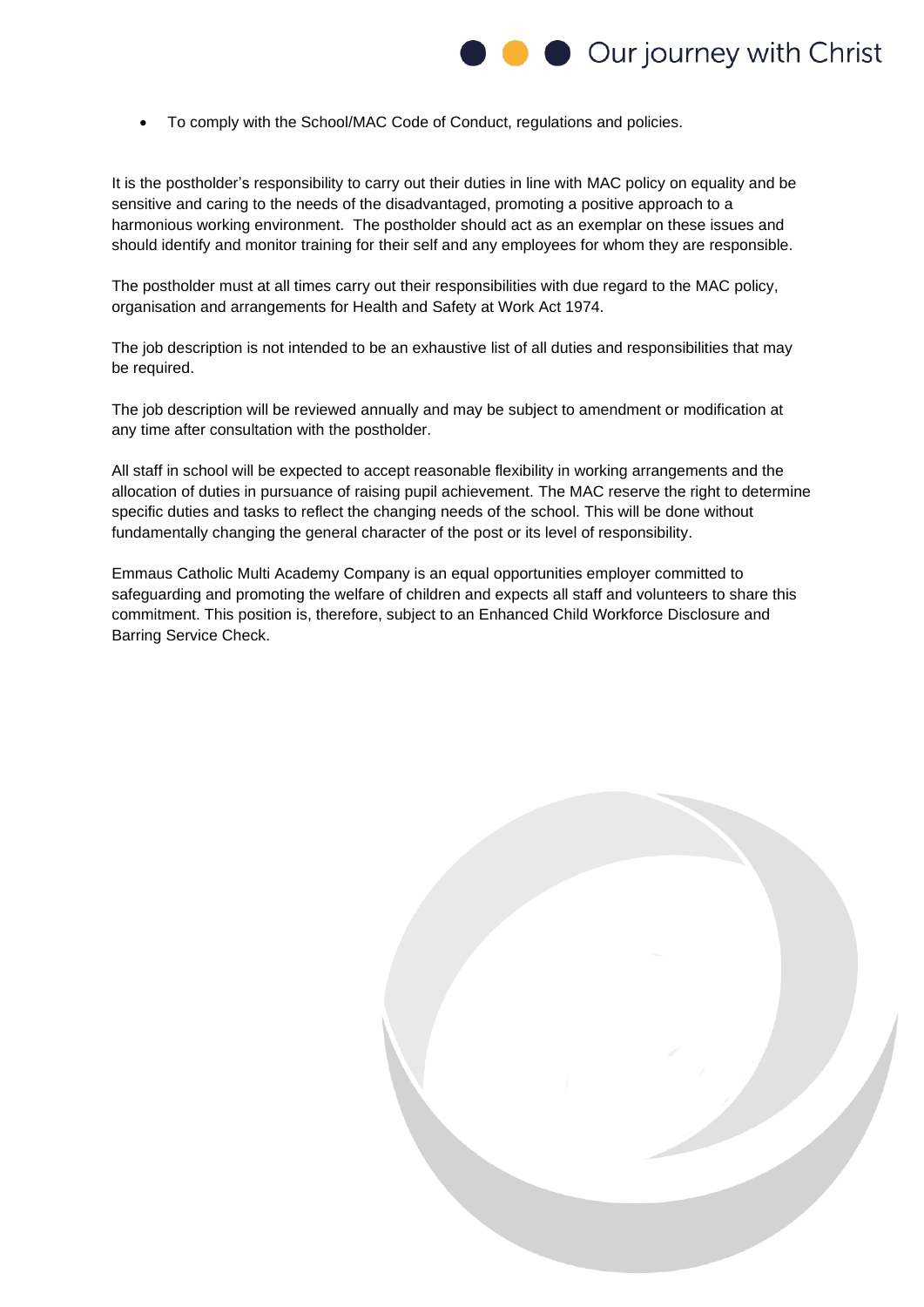

| <u>Person Specification for Class teacher with Phase and Core Subject Lead</u> |                  |           |
|--------------------------------------------------------------------------------|------------------|-----------|
| Task                                                                           | <b>Essential</b> | Desirable |
| <b>Qualifications and Training</b>                                             |                  |           |
| <b>Qualified Teacher Status</b>                                                | ✓                |           |
| Degree or equivalent                                                           | ✓                |           |
| Catholic Certificate in Religious                                              |                  |           |
| Studies.                                                                       |                  | ✓         |
|                                                                                |                  |           |
| Evidence of continuing professional                                            | ✓                |           |
| development                                                                    |                  |           |
| <b>Faith Commitment</b>                                                        |                  |           |
| Practising Catholic or demonstrates an                                         |                  |           |
| understanding and commitment to the                                            | ✓                |           |
| ethos and distinctive nature of a                                              |                  |           |
| Catholic school.                                                               |                  |           |
| <b>Knowledge and Experience</b>                                                |                  |           |
| Proven record of achieving high quality                                        |                  |           |
| teaching, increasing different groups of                                       | ✓                |           |
| pupils' rates of progress and improving                                        |                  |           |
| results                                                                        |                  |           |
| Experience of teaching within KS2 and                                          |                  |           |
| good understanding of the Primary                                              | ✓                |           |
| Curriculum.                                                                    |                  |           |
| A working knowledge and understanding                                          |                  |           |
| of current practices and strategic                                             | ✓                |           |
| developments in primary education.                                             |                  |           |
| Experience of teaching a range of year                                         |                  |           |
| groups                                                                         |                  | ✓         |
| <b>Experience of delivering Professional</b>                                   |                  |           |
| Development                                                                    | ✓                |           |
| Successful experience at leading a                                             |                  |           |
| subject, including motivating and                                              | ✓                |           |
| monitoring other members of staff                                              |                  |           |
| Experience of working in a Catholic                                            |                  |           |
| School.                                                                        |                  | ✓         |
| <b>Skills and Abilities</b>                                                    |                  |           |
| Be confident in the use of ICT to support                                      |                  |           |
| learning.                                                                      | ✓                |           |
| Understanding of effective school self-                                        |                  |           |
| evaluation systems                                                             |                  |           |
| Ability to lead and work with a team and                                       |                  |           |
| use own initiative to drive forward                                            | ✓                |           |
| improvements                                                                   |                  |           |
| A good level of grammar, punctuation                                           |                  |           |
| and spelling                                                                   | ✓                |           |
| Understanding of best practice in the                                          |                  |           |
| effective use of pupil and staff support                                       |                  |           |
| strategies available                                                           |                  |           |
| <b>Personal Qualities and Attributes</b>                                       |                  |           |
| Willing to share ideas, energy and                                             |                  |           |
| initiative.                                                                    | ✓                |           |
|                                                                                |                  |           |

#### **Person Specification for Class teacher with Phase and Core Subject Lead**